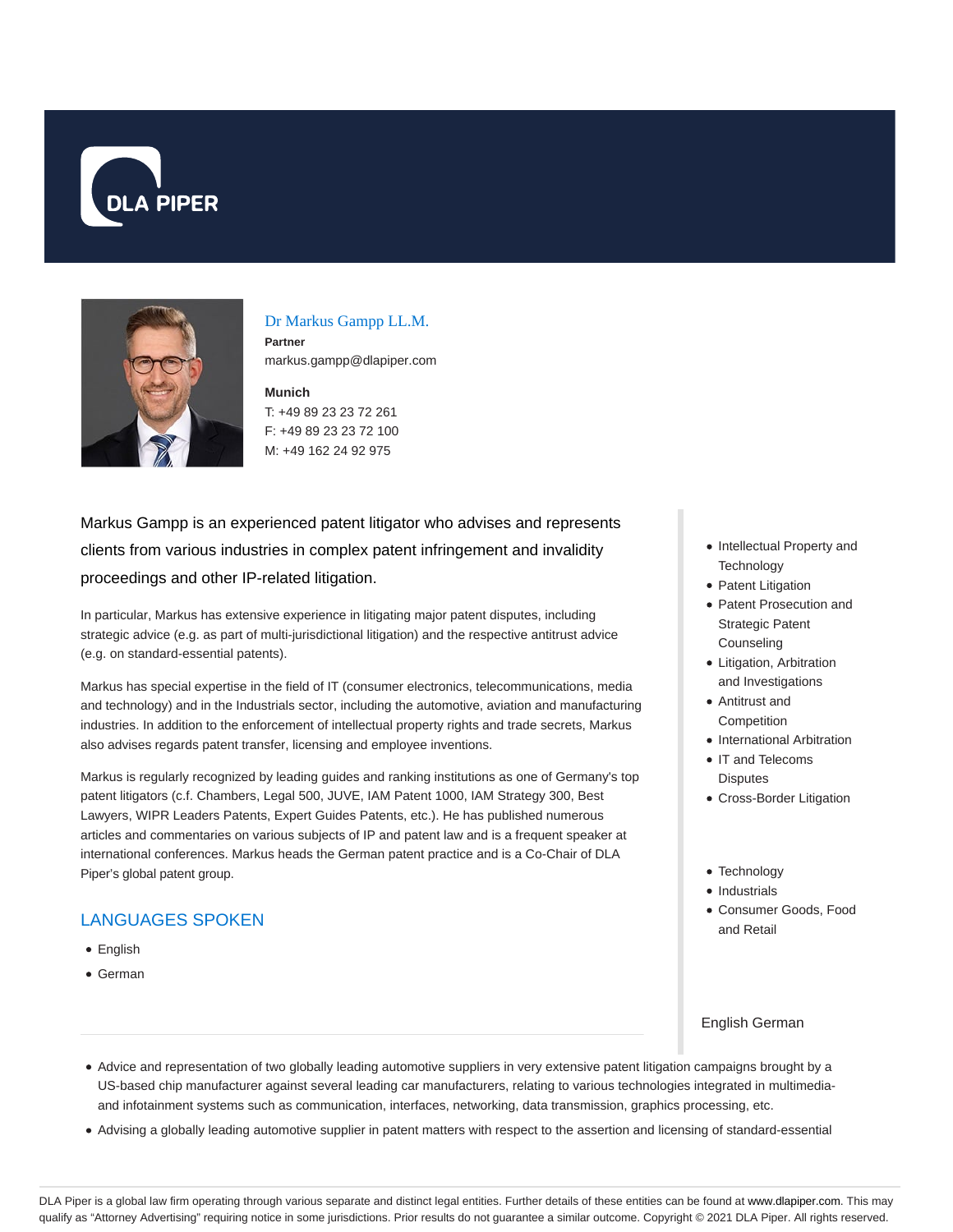patents by individual patent holders and patent pools.

- Advising and representing a German globally leading supplier of technology and services in a multitude of patent infringement and validity proceedings relating to automotive parts against an international competitor.
- Advising and representing an Italian world market leader for motor sport and extreme sport apparel and accessories in a patent dispute with its competitor, based on multiple patents, in both the infringement and parallel nullity and opposition proceedings.
- Advice and representation of a customer and licensee of a globally leading US-based multinational computer technology corporation as defendant in patent infringement proceedings against a lawsuit brought by one of the largest non-practicing entities regarding network technology, as well as in the corresponding nullity proceedings.
- Advising a US-based global market leader in consumer and enterprise technology regarding patent matters, including the alleged infringement of patents relating to LED technology.
- Advising and representing a globally leading US-based provider of biometric identity verification and enrolment solutions in patent infringement and validity proceedings relating to personal authentication systems.
- Advising a globally leading US-based sportswear company in patent law matters, including defending against allegations of infringement of patents and utility models regarding various sporting goods and apparel.
- Advising a US-based manufacturer of innovative battery technology in patent matters.
- Advising and representing a globally leading airline in patent litigation proceedings (infringement and nullity actions) brought by a non-practicing entity relating to mobile boarding services and the respective app.

#### **CREDENTIALS**

# Professional Qualifications

Rechtsanwalt admitted with the Rechtsanwaltskammer Munich

# Prior Experience

Prior to joining DLA Piper at its Munich office in February 2014, Markus worked at a leading international law firm in Munich (2006-2014). Prior to that, he worked as an academic assistant at the Justus-Liebig-University of Giessen (2004-2006) and at another leading international law firm in Frankfurt am Main (2001-2002).

# **Recognitions**

- JUVE Handbook 2021/2022: Frequently recommended for patents: patent litigation/lawyers; "excellent strategist in tech litigation", competitor
- Legal 500 Germany 2022: Leading individual and recommended for intellectual property: patent litigation; "Markus Gampp is friendly and competent. Easily accessible and always sends promised information on time. Markus is a creative and very competent lawyer with whom we always enjoy working."; "Markus Gampp is an excellent lawyer and litigator. He has almost 20 years of experience and has demonstrated his skill and strategic ability in many large, complex and often international proceedings. In all this, he is at the same time very pragmatic and keeps an eye on the economic goals."
- Handelsblatt in cooperation with Best Lawyers 2022: Recommended for intellectual property law
- IAM Patent 1000 2021: "He 'provides consistent, creative and effective advice'; 'proactive' and 'very knowledgeable on substantive legal issues but also considers business realities'."
- IAM Strategy 300 2021: Recognized as one of the 300 World's Leading IP Strategists
- WIPR Leaders Patents 2021: Recognized as one of the World's Leading Patent Practitioners
- Expert Guides Patents 2019: Recognized as one of the World's Leading Patent Experts

# **Education**

- Higher Regional Court of Karlsruhe, Second State Examination, 2001
- Justus-Liebig-University Giessen, First State Examination, 1998